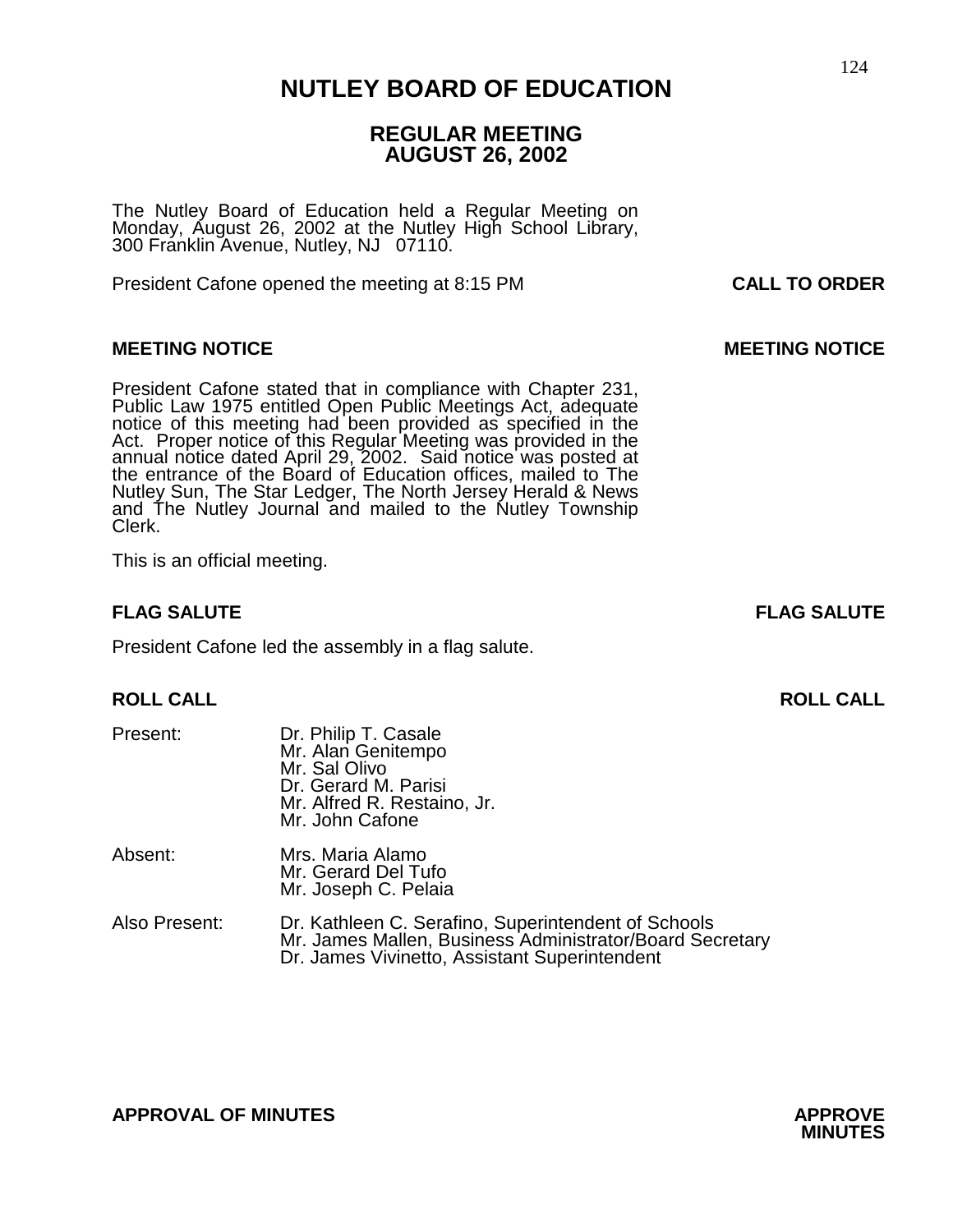BE IT RESOLVED that the Board of Education approves the minutes of the regular meeting, conference meeting and closed executive session of July 22, 2002.

Trustee Restaino moved, Trustee Parisi seconded and the Board unanimously approved by roll call vote the motion to approve the meeting minutes.

#### **COMMUNICATIONS COMMUNICATIONS**

None

### **SUPERINTENDENT'S REPORT SUPT'S REPORT A**

Dr. Serafino presented the Superintendent's Report dated August 26, 2002, Schedule A, which is appended to the minutes of this meeting.

#### **FIRE DRILL REPORT FIRE DRILL**

President Cafone acknowledged the Fire Drill Report for the month of July, 2002.

### **COMMITTEE REPORTS REPORTS**

| <b>Trustee Parisi</b>   | - Policy Committee     |
|-------------------------|------------------------|
| <b>President Cafone</b> | - Facilities Committee |

### **HEARING OF CITIZENS (Resolutions Only) HEARING OF CITIZENS**

None

### **SUPERINTENDENT'S RESOLUTIONS SUPT'S**

The following thirty-five resolutions recommended by the Superintendent were unanimously approved by roll call vote with the following exceptions:

- 1. President Cafone abstained on the approval of resolution No. 4, Appointment of Secretary/Clerical/ Aide Substitutes.
- 2. Trustee Olivo abstained on the approval of resolution No. 28, Change in Training Levels.
- 3. The trustees unanimously approved the motion to table resolution No. 20, Agreement between the Nutley Board of Education and Pupil Transportation Employees.

### 1. **AMENDING APPOINTMENTS - Professional Staff APPOINTMENTS**

**AMEND** 

# **COMMITTEE**

## **RESOLUTIONS**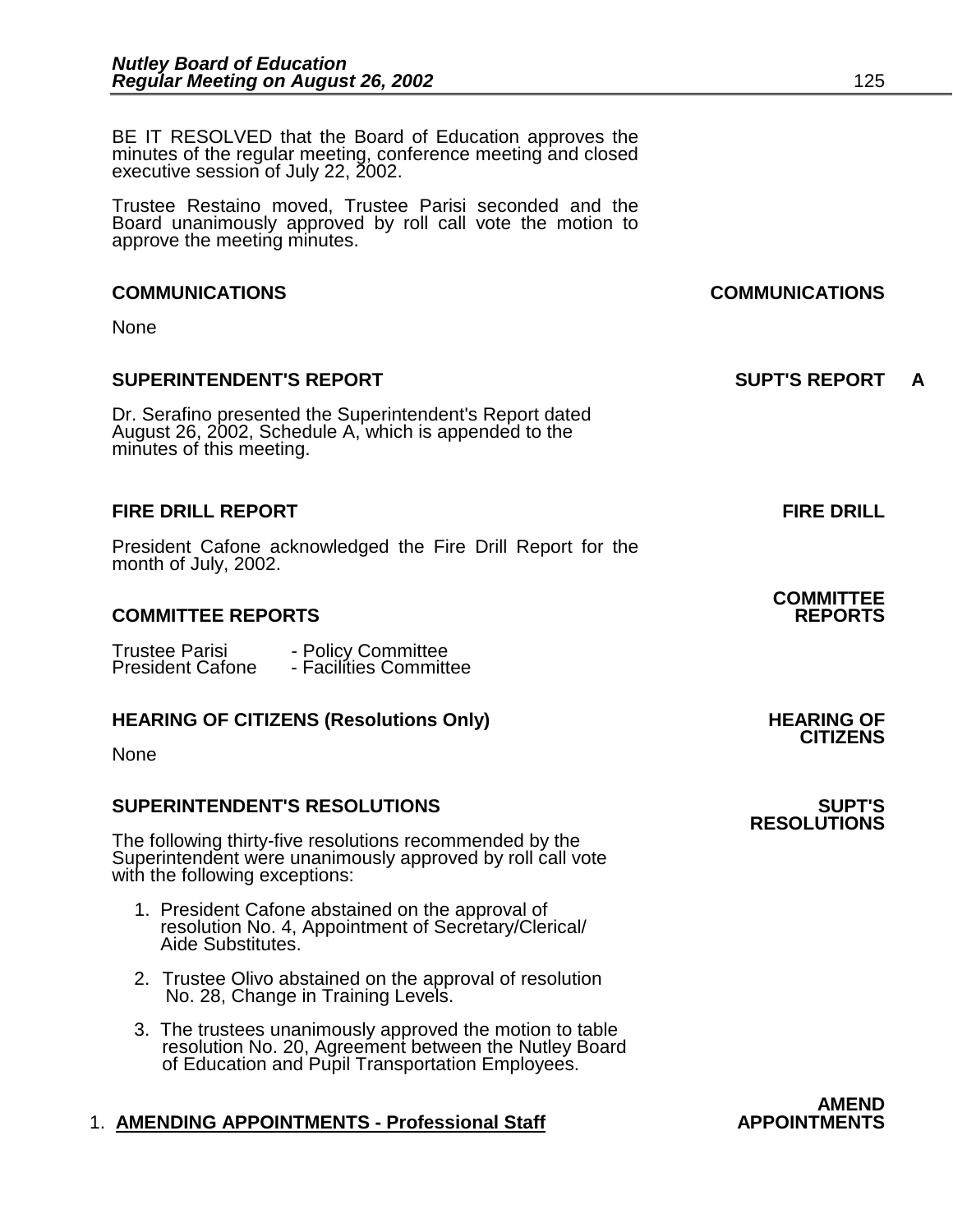Trustee Casale moved and Trustee Parisi seconded the following resolution:

BE IT RESOLVED that the Board of Education approves this resolution which revises the appointments as follows:

Degree/ Salary<br>Step

Kelli Cerniglia BA+15 -8 \$42,402-6/25/02 Bd.Res. Carla Cullari BA -8 41,368-6/25/02 Bd.Res. Lynn Mosior BA -8 41,368-6/25/02 Bd.Res. Jóanne Tibaldo BA -7 39,727-6/25/02 Bd.Res.<br>Deane Stepansky MA+30-13 56,615-5/29/02 Bd.Res. Deane Stepansky MA+30-13 56,615-5/29/02 Bd.Res.<br>Lorraine Restel Change in longevity to \$2,900 Change in longevity to \$2,900 5/29/02 Bd.Res.

2. **APPOINTMENTS – Teacher Substitutes APPOINT B TEACHER SUBS** Trustee Casale moved and Trustee Parisi seconded the following resolution:

BE IT RESOLVED that the Board of Education approves the appointments of the teacher substitutes listed on the attached Schedule B for the 2002-03 school year.

### 3. APPOINTMENTS – Part Time Aides **APPOINT APPOINT**

Trustee Casale moved and Trustee Parisi seconded the following resolution:

BE IT RESOLVED that the Board of Education approves the appointment of the part time aides listed below for the 2002-03 school year, effective September 1, 2002, at the salaries indicated in accordance with the hourly rate established by the Board of Education.

| Name                                                                         | <b>Step</b> | <b>Hourly Rate</b>                 |
|------------------------------------------------------------------------------|-------------|------------------------------------|
| *Cindy Gianfrancesco<br><i>*Tracey Guriceo</i><br>*Mary Venable<br>Lisa Zito |             | \$11.90<br>11.90<br>11.90<br>11.90 |

**\***BE IT FURTHER RESOLVED that the Board approves the application for emergent hiring as per the state criminal review.

#### 4. **APPOINTMENTS - Secretary/Clerical/Aide Substitutes**

Trustee Casale moved and Trustee Parisi seconded the following resolution:

**P.T. AIDES**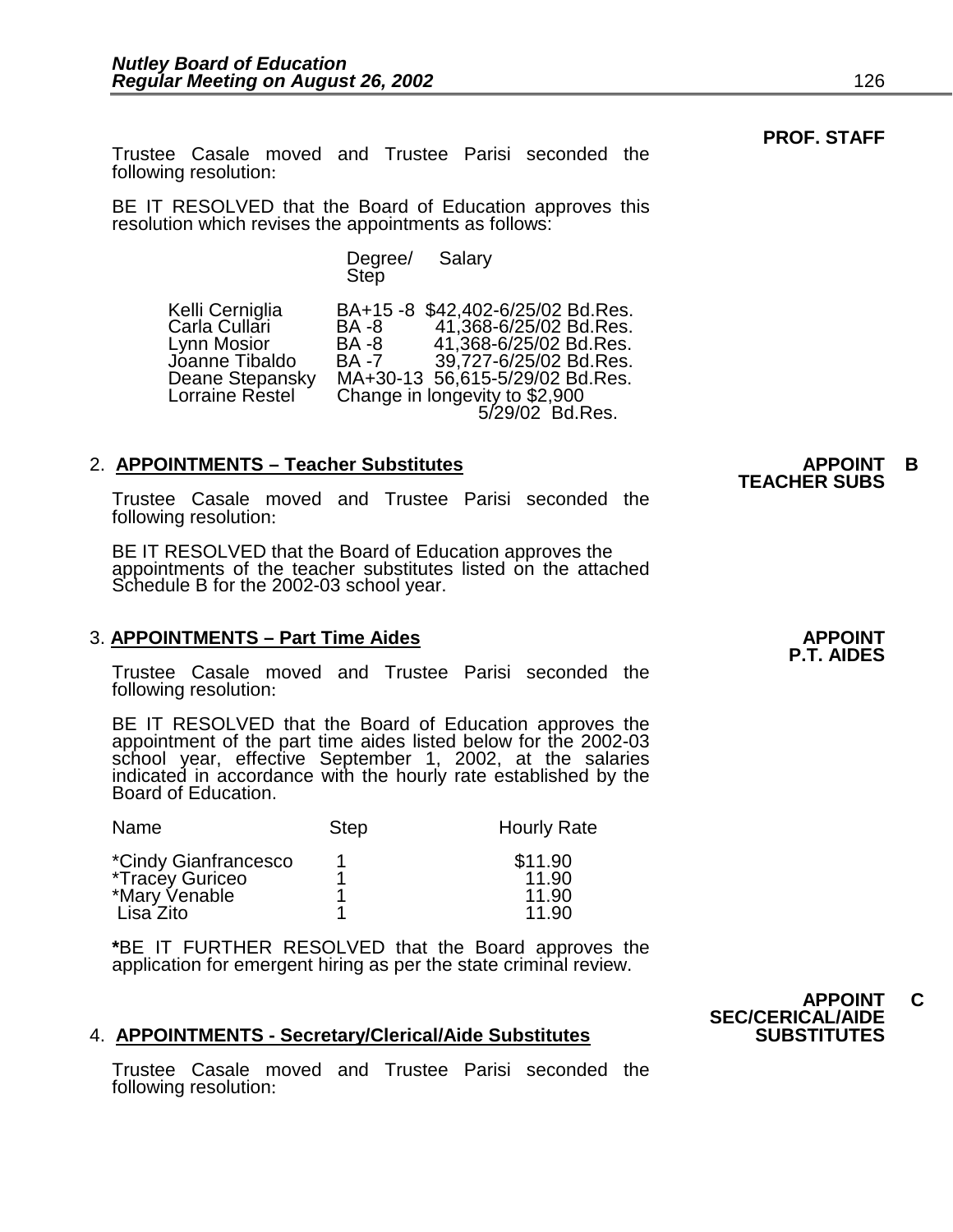BE IT RESOLVED that the Board of Education approves the appointments of the Secretary/Clerical/Aide Substitutes listed on the attached Schedule C for the 2002-03 school year.

### 5. **APPROVE SALARIES - BOE Extended Day Program SALARIES - BOE**

Trustee Casale moved and Trustee Parisi seconded the following resolution:

BE IT RESOLVED that the Board of Education approves the salaries of the School Age Extended Day Program listed below, for the 2002-03 school year.

| \$15.00<br>P/T Child Care Bookkeeper |                                                              |
|--------------------------------------|--------------------------------------------------------------|
| 22.00                                |                                                              |
| 27.00                                |                                                              |
|                                      |                                                              |
|                                      |                                                              |
|                                      |                                                              |
|                                      |                                                              |
|                                      | Step 1 20.00<br>Step 2 22.00<br>Step 1 10.00<br>Step 2 12.00 |

### 6. APPOINTMENTS – BOE Extended Day Program **APPOINT BOE** D

Trustee Casale moved and Trustee Parisi seconded the following resolution:

BE IT RESOLVED that the Board of Education approves the appointments of the School Age Extended Day Program Employees, for the 2002-03 school year listed on the attached Schedule D at the salaries indicated.

### 7. **APPOINTMENT – Clerk Typist APPOINT**

Trustee Casale moved and Trustee Parisi seconded the following resolution:

BE IT RESOLVED that the Board of Education approves the appointment of Sally Maurillo as a ten-month clerk typist, effective September 1, 2002, at the annual salary of \$17,478 (Step 7) for the 2002-03 school year, which is in accordance with the 2002-03 Secretarial Salary Guide.

### 8. **LONGEVITY PAY LONGEVITY PAY**

Trustee Casale moved and Trustee Parisi seconded the following resolution:

BE IT RESOLVED that the Board of Education authorizes the approval of the following longevity payment:

JoAnne Farese \$2,833 Eff. 9/1/02 (20 years)

**APPROVE EXTENDED DAY PROG** 

## **EXTENDED DAY PROG**

## **CLERK TYPIST**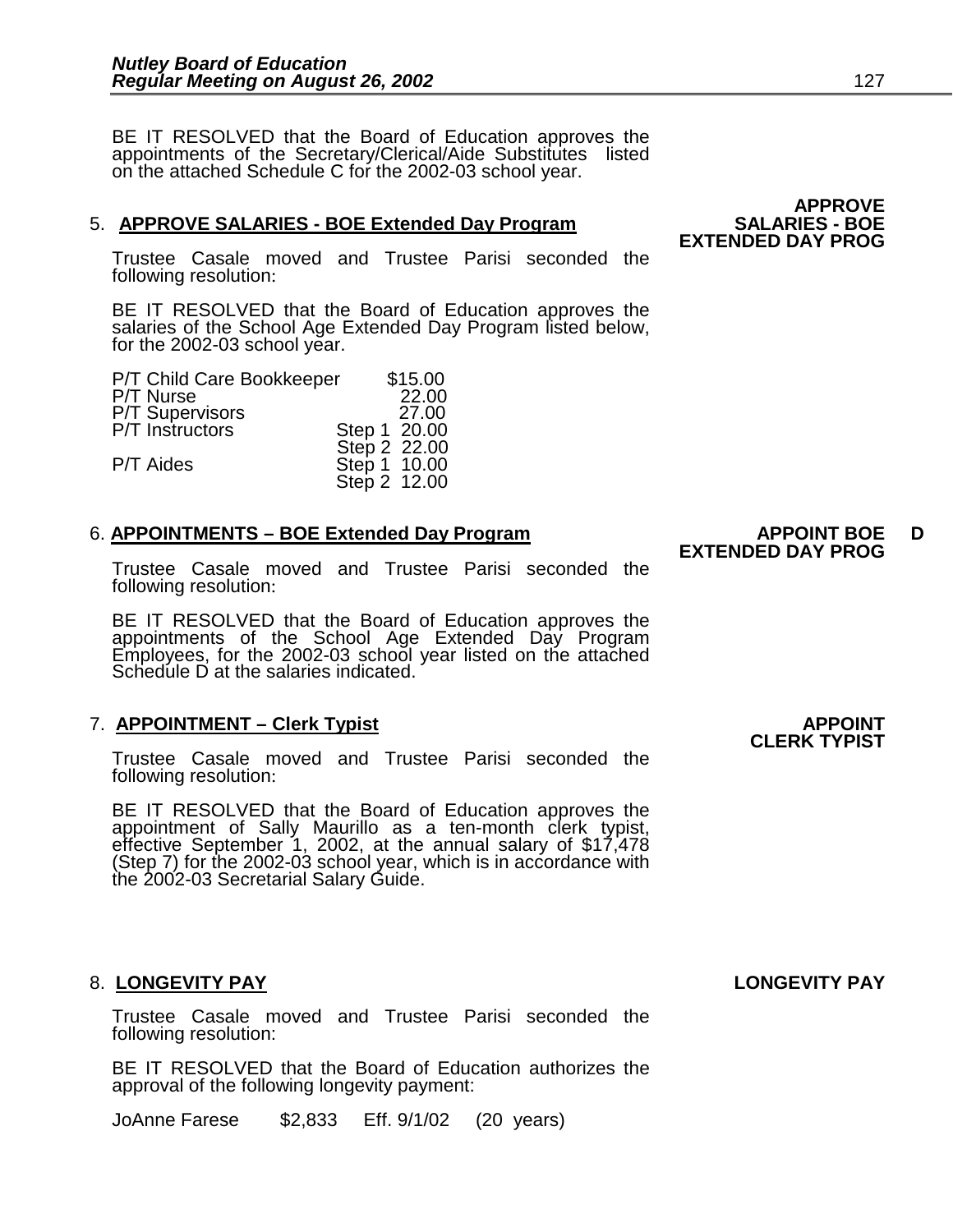Diane Giangeruso \$2,833 Eff. 9/1/02 (20 years)

### 9. **TRANSFER OF PERSONNEL TRANSFER PERSONNEL**

Trustee Casale moved and Trustee Parisi seconded the following resolution:

BE IT RESOLVED that the Board of Education approves, upon the recommendation of the Superintendent of Schools, the following transfers:

| Lenore DeLorenzo<br>Jolinda Griwert<br>Doreen Holland<br>Joanne Tibaldo | Lincoln<br>Lincoln<br>Lincoln<br>Lincoln | <b>Spring Garden</b><br>Franklin<br>Spring Garden<br>Spring Garden |
|-------------------------------------------------------------------------|------------------------------------------|--------------------------------------------------------------------|
|                                                                         |                                          |                                                                    |

Name From To

### 10. **RESCIND APPOINTMENTS RESCIND**

Trustee Casale moved and Trustee Parisi seconded the following resolution:

BE IT RESOLVED that the Board of Education rescinds the following appointments:

William Montes deOca - Teacher - 7/22/02 Bd. Res. Joanne Witczak - Part time Aide - 7/22/02 Bd. Res.

### 11. **RESIGNATION – Part Time School Aide RESIGNATION P.T. SCHOOL AIDE**

Trustee Genitempo moved and Trustee Restaino seconded the following resolution:

BE IT RESOLVED that the Board of Education accepts the resignation of Mrs. Lee Fejnas, effective September 1, 2002.

### 12. **LEAVE OF ABSENCE – Teacher ABSENCE TEACHER**

Trustee Genitempo moved and Trustee Restaino seconded the following resolution:

BE IT RESOLVED that the Board of Education approves a child rearing leave of absence for Mrs. Mary Jo Chagnon-Harkins, elementary teacher, effective September 17, 2002 for the 2002- 03 school year with the provision that she notify the Superintendent of Schools of further teaching intentions no later than April 1, 2003.

### 13. REAPPOINTMENTS - Instructional Aides

**REAPPOINT E** 





## **APPOINTMENTS**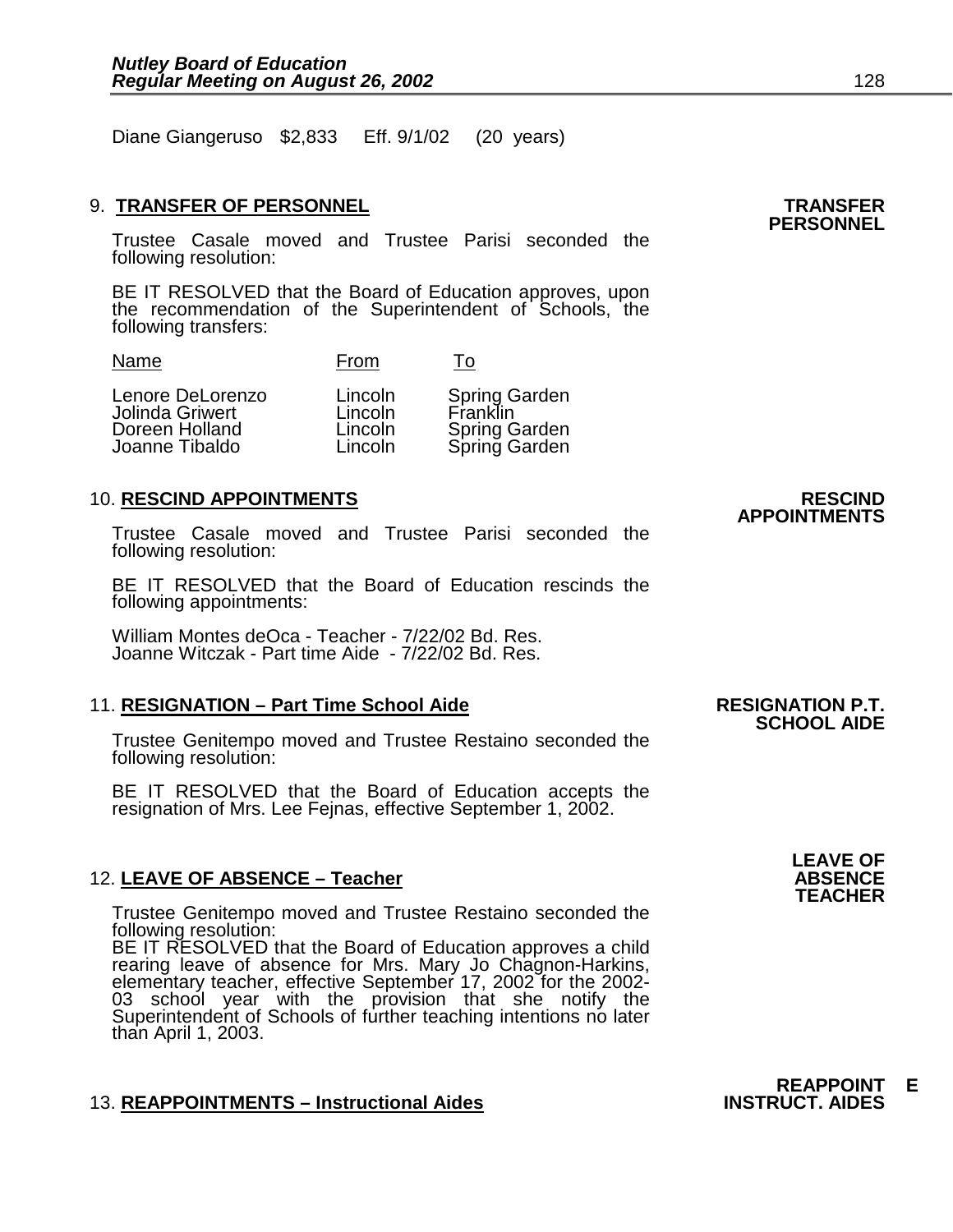Trustee Genitempo moved and Trustee Restaino seconded the following resolution:

BE IT RESOLVED that the Board of Education approves the reappointment of the instructional aides listed on the attached Schedule E for the 2002-03 school year, at the classification and step as indicated in accordance with the 2002-03 Secretarial Salary Guide.

### 14. **ADOPTION OF FIVE YEAR PLAN FIVE YEAR F PLAN**

Trustee Genitempo moved and Trustee Restaino seconded the following resolution:

BE IT RESOLVED that the Board of Education approves the adoption of the Five-Year Plan: Curriculum Development and Educational Services as per Schedule F.

### 15. **APPOINTMENTS - Cultivating Academic Talent Program CAT PROGRAM**

Trustee Genitempo moved and Trustee Restaino seconded the following resolution:

BE IT RESOLVED that the Board of Education approves the appointments for the CAT Program for the 2002-03 school year as per Schedule G.

### 16. **PERMANENT SUBSTITUTE/PROFESSIONAL STAFF SUB/PROF. STAFF**

Trustee Olivo moved and Trustee Genitempo seconded the following resolution:

BE IT RESOLVED that the Board of Education approves the appointment of Mr. Lawrence Mitchow as a permanent unassigned substitute for the 2002-03 school year, at the rate of \$78 per day and fringe benefits which include State Health Benefits and dental plans.

 BE IT FURTHER RESOLVED that the Board of Education approves the appointment of Mr. Lawrence Mitchow as a physical education teacher for the 2002-03 school year at the annual salary of \$18,878, B.A.-6 ( $p/t$  .5) in accordance with the 2002-03 Teachers' Salary Guide.

### 17. **EXTRA COMPENSATION EXTRA COMP**

Trustee Olivo moved and Trustee Genitempo seconded the following resolution:

BE IT RESOLVED that the Board of Education approves the following personnel be paid extra compensation in the amounts indicated for services rendered:

**ADOPT** 

**APPOINT G** 

**PERMANENT**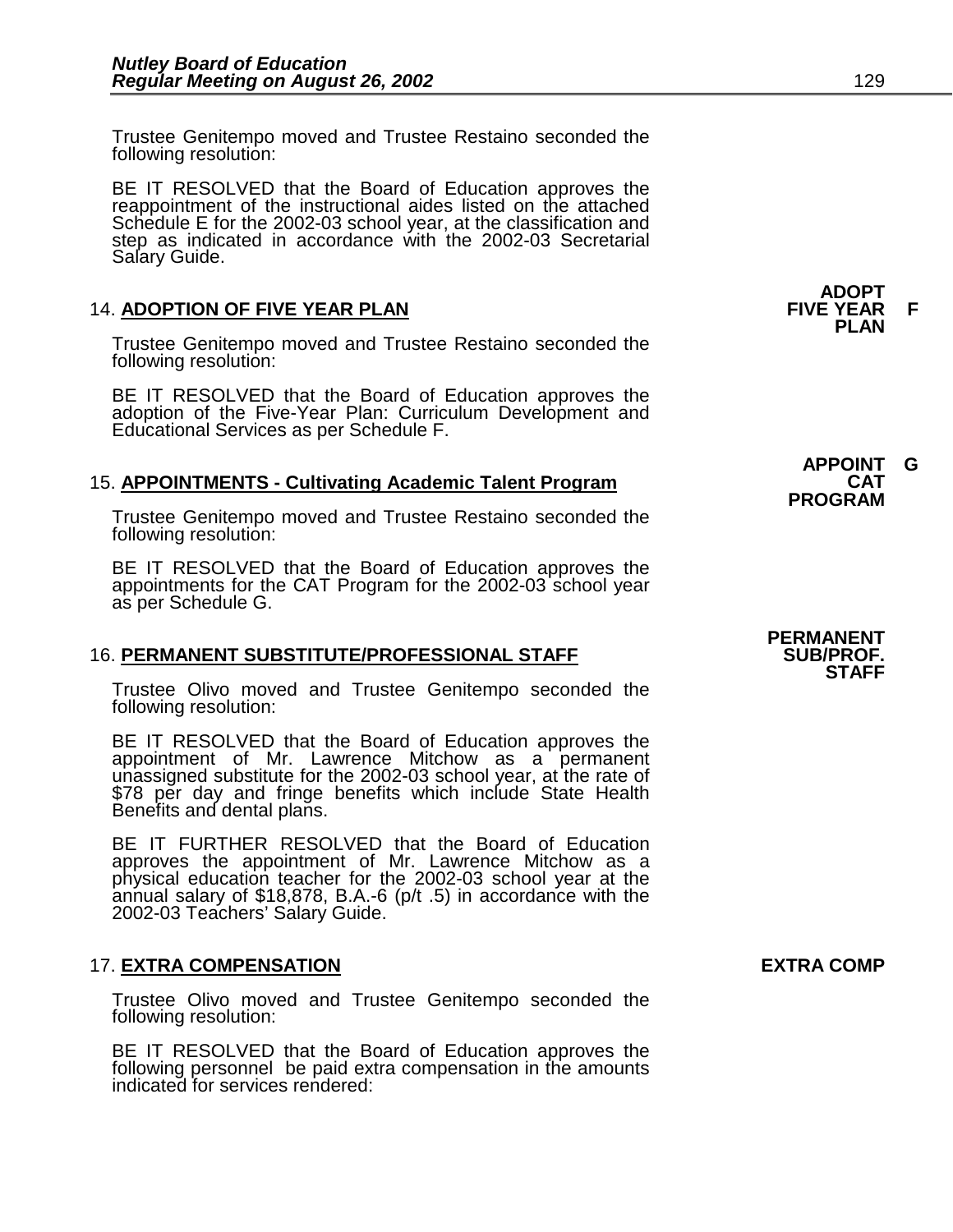### APPROVAL OF COMPENSATION

BE IT RESOLVED that the Board of Education approves compensation for Mr. William Farkas, C.I.E. Coordinator, in the amount of \$5,000 (includes 140 hours summer work).

APPROVAL OF SALARIES – Summer Hours for the Child Study Team through August 16, 2002

BE IT RESOLVED that the Board of Education approves the additional summer hours of employment for the following Child Study Team members through August, 2002:

| <b>Donald DiGiovine</b> | 4,313.92 |
|-------------------------|----------|
| Susan Furnari           | 3,068.50 |
| Elaine Mauro            | 359.18   |
| Becky Pandolfi          | 2,087.63 |
| Stephen Parigi          | 2,490.35 |
| Robert Topolski         | 1,966.64 |
| Marisa Tusche           | 242.48   |

PAYMENT FOR SUMMER HOURS FOR SCHOOL-TO CAREER PROGRAM

Sharon Romaglia  $$900.80$ 

PAYMENT FOR SUPERINTENDENT'S ADVISORY COMMITTEE FOR DEVELOPING THE PRIORITIES REPORT FROM JULY 1 - JULY 15, 2002

| Tracy Egan               | \$289.80 |
|--------------------------|----------|
| Patricia Griffin         | 354.20   |
| Kathryn Koribanick       | 257.60   |
| Paula Lee                | 289.80   |
| Ann Mary Mullane         | 193.20   |
| Deborah <sup>Schop</sup> | 289.80   |

### INTRAMURALS

| James Kelly    | \$1,449.90 |
|----------------|------------|
| Donald Sellari | 1,197.41   |

#### **18. ESTABLISH POSITION**

Trustee Olivo moved and Trustee Genitempo seconded the following resolution:

BE IT RESOLVED that the Board of Education approves the position of Music Coordinator.

#### **19. SPECIAL CLASS PLACEMENT - Educationally Disabled**

**ESTABLISH** 

**SPECIAL CLASS H**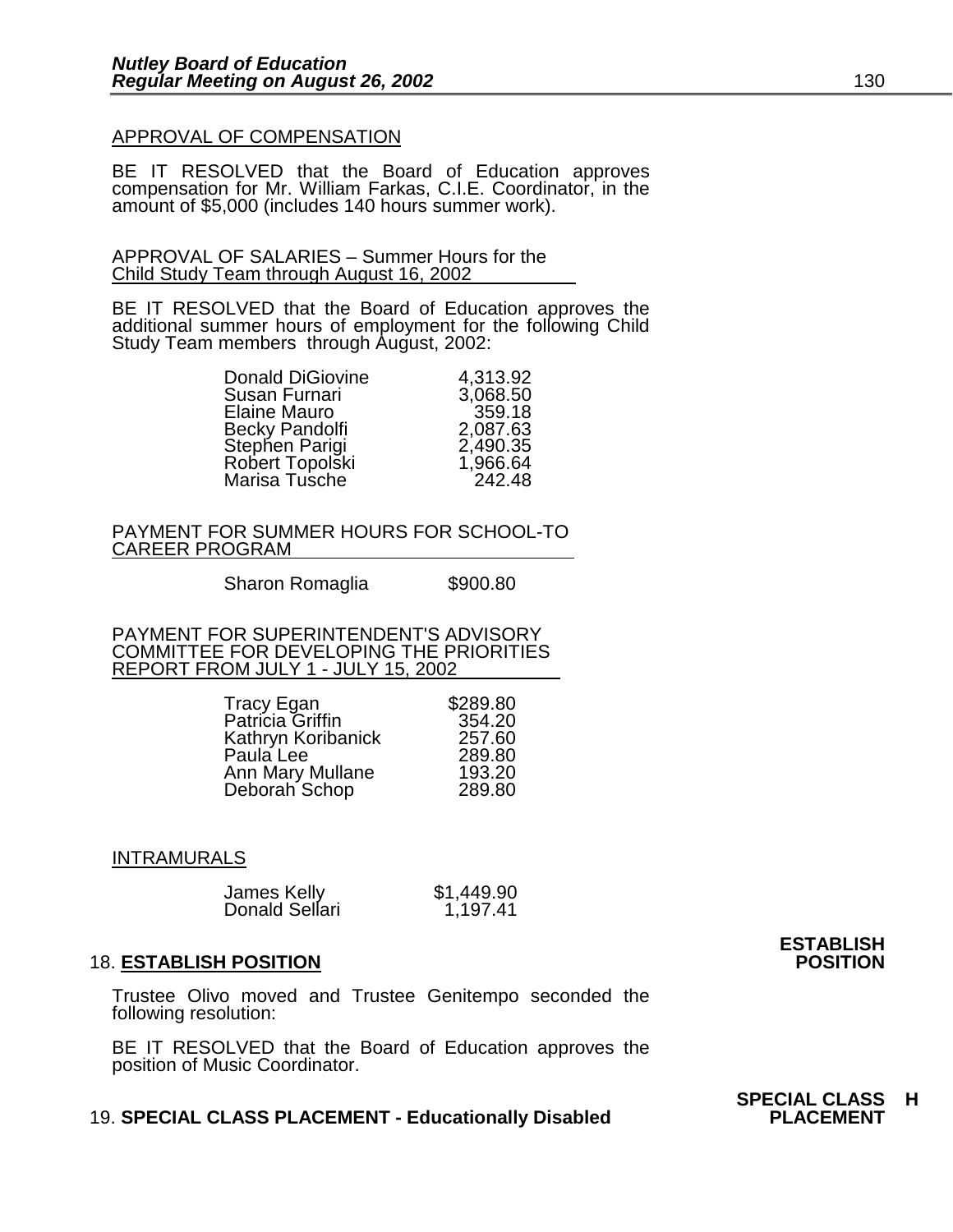#### **Students**

Trustee Olivo moved and Trustee Genitempo seconded the following resolution:

BE IT RESOLVED that the Board of Education hereby authorizes the Superintendent of Schools to assign classified handicapped children to education programs according to how they can best achieve success in learning in accordance with the rules and regulations pursuant to Title 18A, Chapter 46, NJ Statutes, and Title 6, Chapter 28, NJ Administrative Code, and

BE IT FURTHER RESOLVED that the Board of Education authorizes the attendance of Nutley students at the special education classes for the 2002-03 school year as per the attached Schedule H.

#### 20. **AGREEMENT BETWEEN THE NUTLEY BOARD OF BOE & PUPIL EDUCATION AND PUPIL TRANSPORTATION FRANS.**<br>EMPLOYEES EMPLOYEES  **EMPLOYEES EMPLOYEES**

Trustee Olivo moved and Trustee Genitempo seconded the following resolution:

BE IT RESOLVED that the Board of Education approves the Agreement negotiated between the Board of Education and the Pupil Transportation Employees for the period of July 1, 2002 through June 30, 2005 as appended (Schedule I) .

Trustee Casale moved and Trustee Genitempo seconded a motion to table this resolution. After a brief discussion a motion was unanimously approved by a roll call vote.

### 21. **APPOINTMENT -SUBSTITUTES APPOINT**

Trustee Olivo moved and Trustee Genitempo seconded the following resolution: BE IT RESOLVED that the Board of Education approves the following substitutes for the 2002-03 school year:

Cafeteria

 Kathleen Gabriele Rosaria Guagliardi

Buildings & Grounds

Gerard Guarino

#### 22. **APPROVE CONTRACT PHYSICAL THERAPY SERVICES PHYSICAL THERAPY**

Trustee Parisi moved and Trustee Genitempo seconded the following resolution:

**AGREEMENT I** 

## **SUBSTITUTES**

 **APPROVE SERVICES**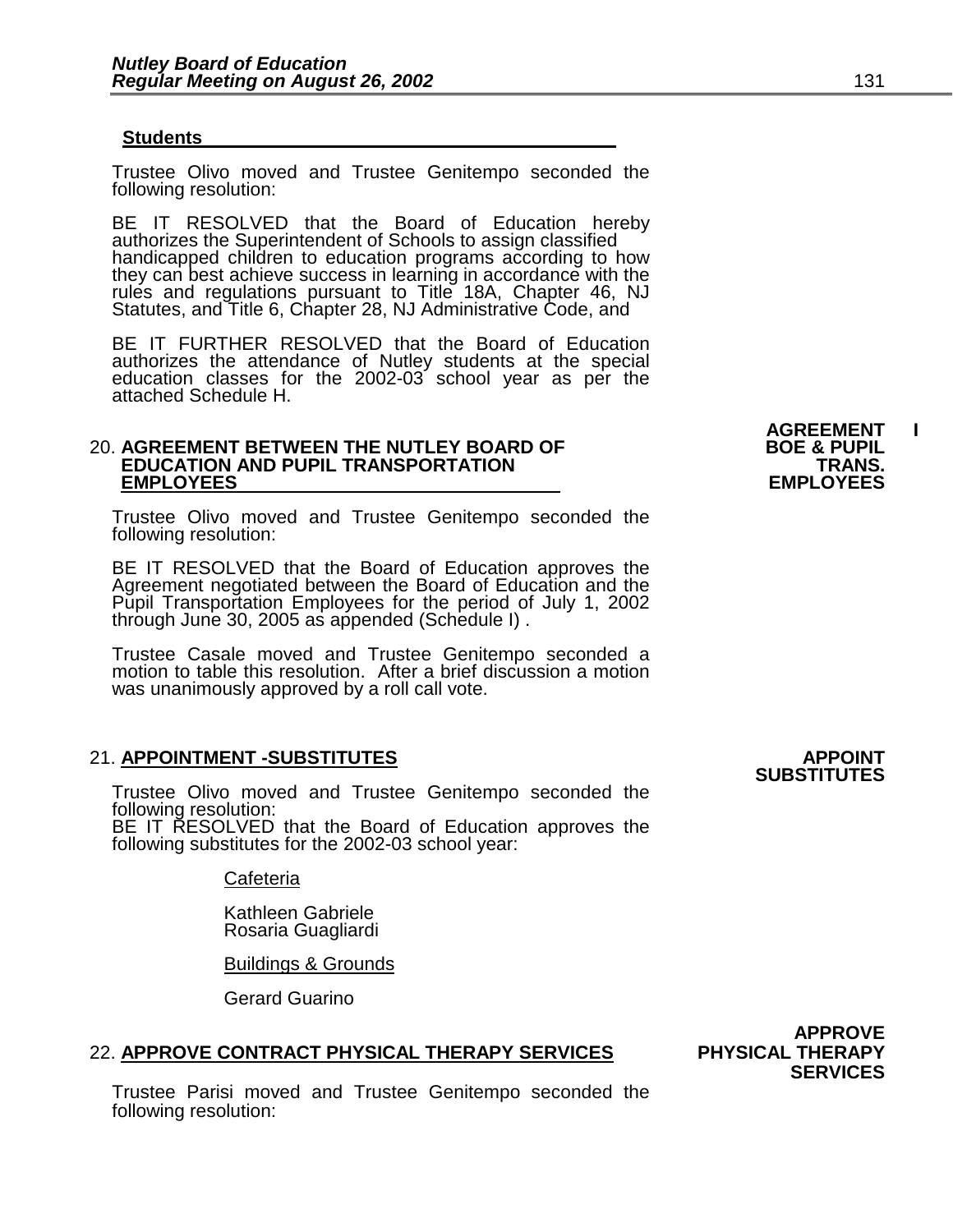BE IT RESOLVED that the Board of Education approves a contract with Florence Nardone for the purpose of providing physical therapy services pursuant to the Board's I.D.E.A. project for the 2002-03 school year in an amount not to exceed \$28,875.

### 23. **APPROVE CONTRACT OCCUPATIONAL THERAPY SERVICES OCCUPATIONAL**

Trustee Parisi moved and Trustee Genitempo seconded the following resolution:

BE IT RESOLVED that the Board of Education approves a contract with Cindy Palley for the purpose of providing occupational therapy services pursuant to the Board's I.D.E.A. project for the 2002-03 school year in an amount not to exceed \$22,250.

## ABUSE POLICY<br>24. SUBSTANCE ABUSE POLICY - Second Reading **2**<sup>ND</sup> READING

Trustee Parisi moved and Trustee Genitempo seconded the following resolution:

BE IT RESOLVED that the Board of Education approves the following proposed policy, with revisions, for the second and final reading:

Policy # 523 (5530) Substance Abuse Policy

### 25. **BOARD POLICIES - First Reading**

 **N**  Trustee Parisi moved and Trustee Genitempo seconded the following resolution:

BE IT RESOLVED that the Board approves the following new and revised Board Policies/Bylaws at this first reading.

| Bylaw #060           | Meetings                                                        | Schedule J |
|----------------------|-----------------------------------------------------------------|------------|
| Bylaw #0143.2        | Student Representatives Schedule K<br>to the Board of Education |            |
| Policy #421.1 (9181) | <b>Volunteer Athletic</b><br>Coaches                            | Schedule L |
| Policy #711 (7434)   | Smoking on School<br>Premises                                   | Schedule M |

**BOARD POLICIES J,K** 

 **APPROVE THERAPY SERVICES** 

**SUBSTANCE ABUSE POLICY**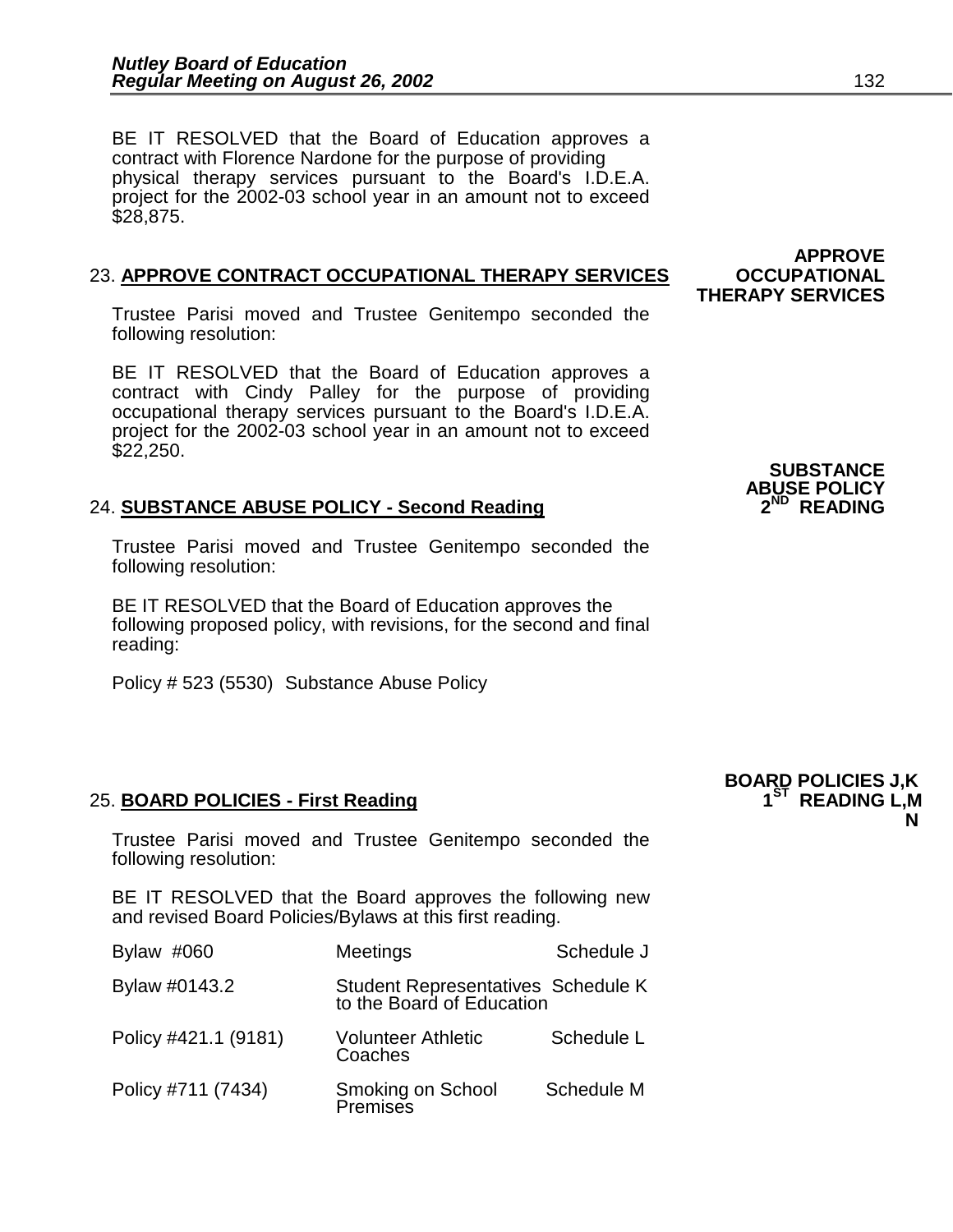Policy #538 (5533) Smoking Schedule N

### 26. **AMENDING RESOLUTION - APPROVE SUBMISSION OF RESOLUTION CONSOLIDATION APPLICATION - No Child Left Behind Act (NCLB) - FY 2003**

Trustee Parisi moved and Trustee Genitempo seconded the following resolution:

BE IT RESOLVED that the Resolution - Approval of Submission OF CONSOLIDATED APPLICATION - No Child Left Behind Act (NCLB) - FY 2003, approved at the July 22, 2002 meeting be revised to reflect changes in allocations and apportionments as follows:

Title II Part A \$100,826 (Public - \$94,645 Nonpublic - \$6,181)<br>Title III 12,176 (Consortium Application with the following Districts contributing funding: Nutley,\$7,779;Caldwell/ West Caldwell, \$2,875; Glen Ridge, \$846; Cedar Grove, \$676)

### 27. ACCEPT NOTICE OF FUNDING FOR NONPUBLIC<br>SCHOOLS - Chapters 192/193 - 2002-03 School Year **FUNDING SCHOOLS - Chapters 192/193 - 2002-03 School Year CHAPTERS 192/193 - 2002-03**

Trustee Parisi moved and Trustee Genitempo seconded the following resolution:

BE IT RESOLVED that the Board of Education accepts notice of funding for nonpublic school services for the 2002-03 school year as follows:

| Chapter 192 | \$89,567 |
|-------------|----------|
| Chapter 193 | 79,474   |

### 28. **CHANGE IN TRAINING LEVELS: TRAINING LEVELS**

Trustee Restaino moved and Trustee Genitempo seconded the following resolution:

BE IT RESOLVED that the Board of Education approves the following personnel be advanced to the proper level of the salary guide in accordance with Board of Education Regulations, said teachers having completed the necessary college courses to qualify for such advancement, to be effective September 1, 2002.

|                                                                                         | <b>Step</b>                                 | Salary                                                    |
|-----------------------------------------------------------------------------------------|---------------------------------------------|-----------------------------------------------------------|
| To B.A.+15                                                                              |                                             |                                                           |
| Kimberly Algieri<br>Rose Cioffi<br>Donna Cocco<br>Pamela Conry<br>Michele Cristantiello | 9<br>$8\frac{1}{2}$<br>12<br>Max.5<br>Max.3 | $22,040$ (p/t .5)<br>43,241<br>49,124<br>66,244<br>62,722 |

**CHANGE CHANGE** 

**AMEND** 

**ACCEPT**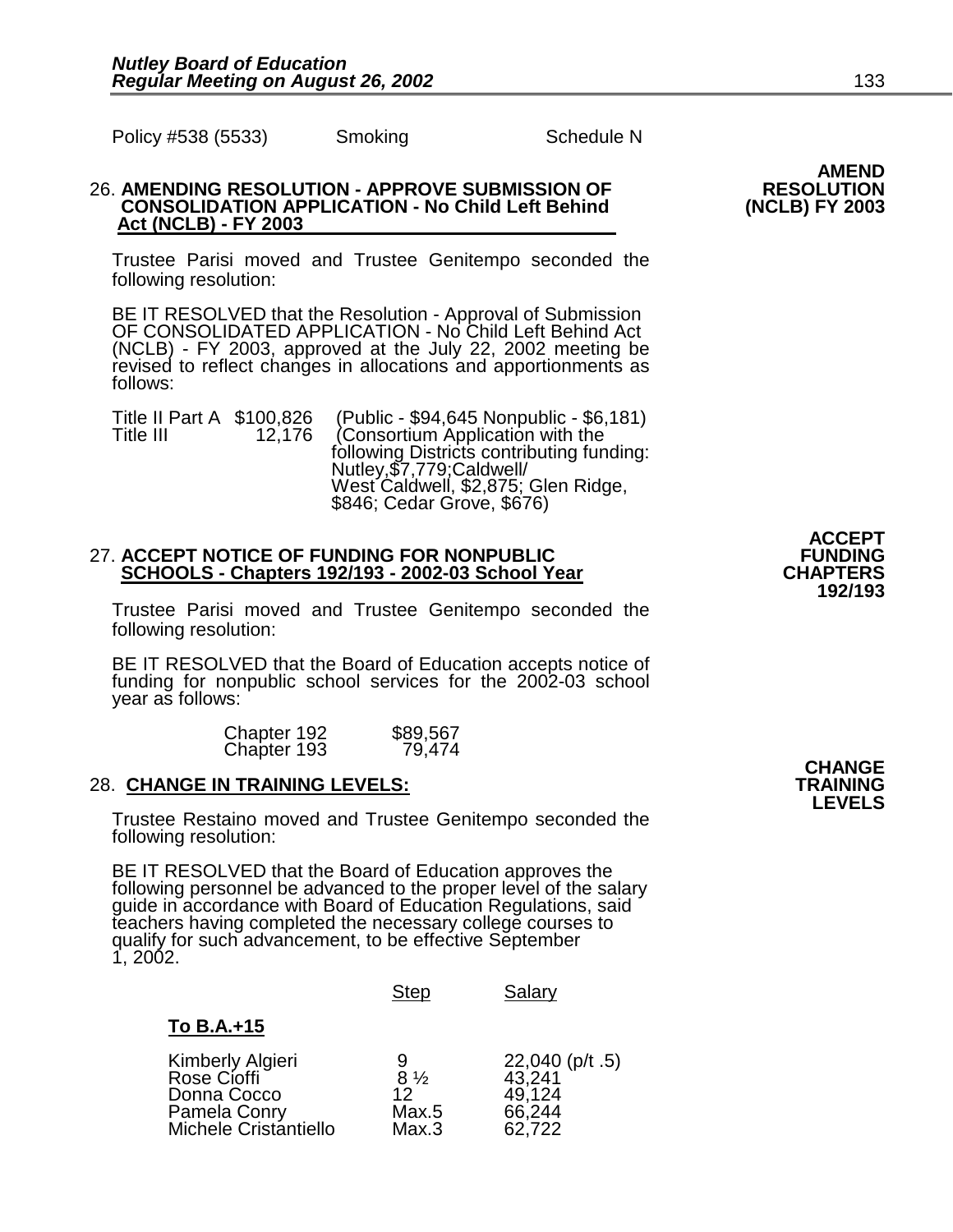| Kenneth Ferriol<br>Gina Marie Masino<br>Jacqueline McAloon<br>Maria Muniz<br>Susan Neri<br>Donna Saitta<br><b>Michael Stoffers</b> | 12<br>8<br>10<br>9<br>Max.1<br>$8\frac{1}{2}$<br>9 | 49,124<br>42,402<br>45,761<br>44,079<br>59,323<br>43,241<br>44,079 |
|------------------------------------------------------------------------------------------------------------------------------------|----------------------------------------------------|--------------------------------------------------------------------|
| To B.A.+30                                                                                                                         |                                                    |                                                                    |
| <b>John Alessio</b><br>Kelli Cerniglia<br>Jainine Gambaro<br>Darren Groh<br>Rosann Rizzuto                                         | 10<br>8<br>Max. 2<br>13<br>10                      | 46,525<br>43,110<br>65,329<br>51,652<br>46,525                     |
| <u>То М.А.</u>                                                                                                                     |                                                    |                                                                    |
| <b>Heather Monterosa</b>                                                                                                           | 9                                                  | 23,071                                                             |
| To M.A.+15                                                                                                                         |                                                    |                                                                    |
| <b>Andrew Linfante</b><br>Rita O'Neill-Wilson<br>Marisa Tusche                                                                     | 14<br>15<br>$8\frac{1}{2}$                         | 56,765<br>58,609<br>46,731                                         |
| To M.A.+30                                                                                                                         |                                                    |                                                                    |
| Pamela Batchelder-Mitchell<br>Joseph Bertuzzi<br>Gloria Dorfman                                                                    | $18\frac{1}{2}$<br>Max.2<br>11                     | 73,616<br>76,001<br>52,870                                         |

| Gloria Dorfman<br><b>Katherine Franks</b> | 11<br>Max.4 | 52,870<br>79,919 |
|-------------------------------------------|-------------|------------------|
| Rebecca Olivo                             | 15          | 60,434           |
| Mary Pagana                               | Max.1       | 74,411           |
| Marcy McKenzie                            | 16          | 64,789           |
| <b>Sharon Reed</b>                        | Max.2       | 76,001           |
| Peggy Rucinski                            | Max.1       | 74,411           |
| Michele Syme                              | 17          | 68,255           |
|                                           |             |                  |

### 29. **ADOPTION OF PRIORITIES - 2002-03 PRIORITIES**

 BE IT RESOLVED that the Board of Education approves the following priorities for the 2002-03 school year:

### CONTINUING PRIORITIES

- 
- 
- 
- Implementation of district five year facilities plan<br>- Update of Board of Education policy manual<br>- Implementation of Technology Plan<br>- Implementation of state-mandated school objectives(2)<br>- for each school
- **.** Implementation of Safe Schools Comprehensive Model/District Emergency Management Plan **.** Implementation of AP course Latin V
- 

 **ADOPTION 2002-03**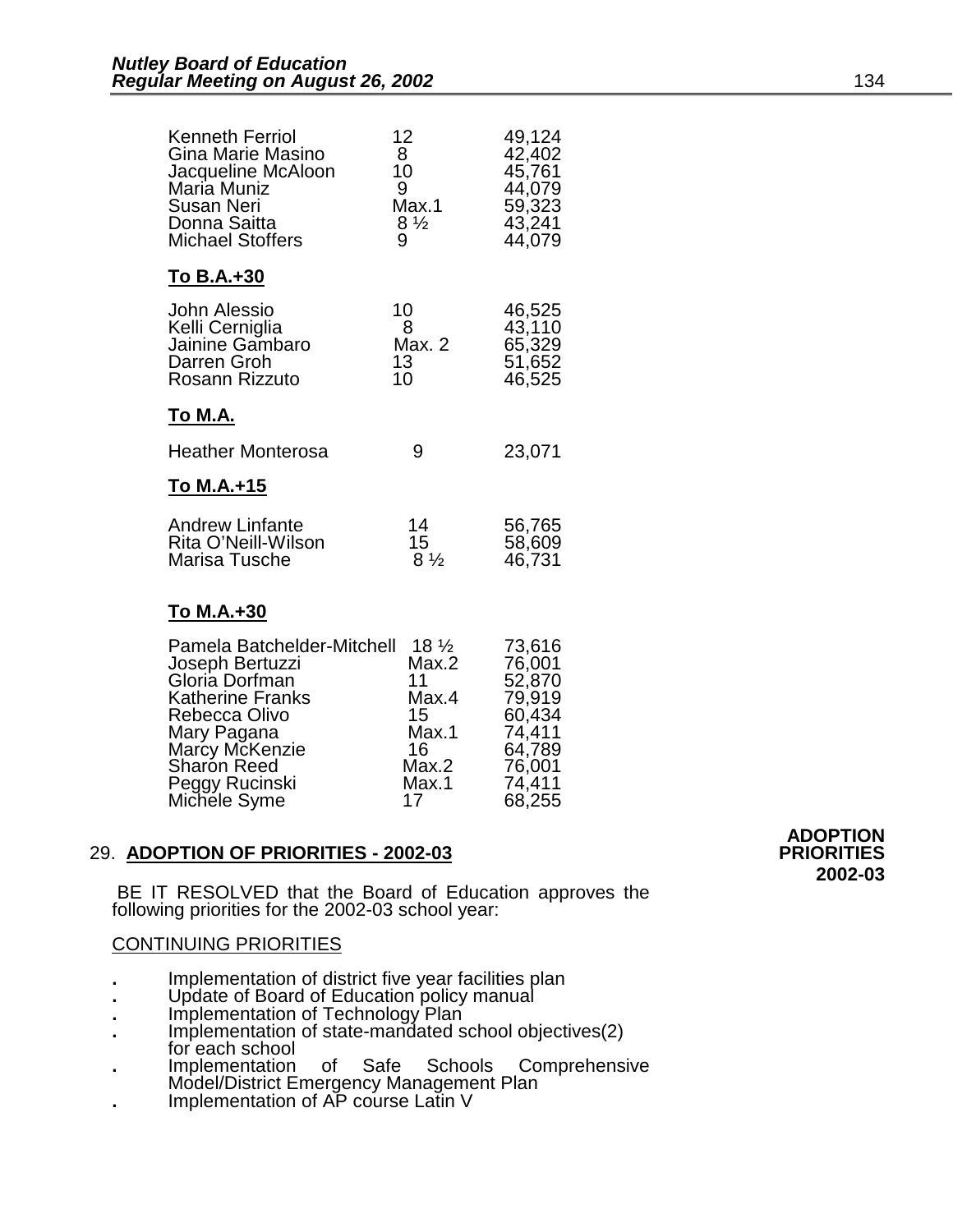- **.** Implementation of Gifted and Talented Program, Grades
- 4-6 **.** Implementation of Health Education Curriculum, Grades
- Implementation of Nutley High School Guidance, Grade<br>Point Average (Values, Courses)
- Implementation of Mathematics Basic Skills Curriculum,<br>Grades 9-12
- Implementation of Language Arts Basic Skills Curriculum,<br>Grades 1-8
- 
- **.** Implementation of Guidance Program, Grades K-8 **.** Implementation of Character Education Program, K-12 **.** Implementation of new Kindergarten/Elementary Report
- Card **.** Implementation of revised Compositional Writing NLAT,
- Grades 1-8
- 
- **.** Implementation of CAST III Program **.** Implementation of Transition Program/Clara Maass
- **.** Implementation of Seventh Grade Algebra I -Selection criteria

### NEW PRIORITIES

- Review of Core Curriculum Content Standards in<br>Mathematics, Language Arts and Science
- 
- 
- Review of Music Curriculum, K-12<br>Review of Art Curriculum, K-12<br>Review of Language Arts Basic Skills Curriculum, Grades<br>7-12
- 
- 
- 
- 
- Review AP Language and Composition Curriculum<br>Review of High School Science Curriculum, Grades 9-12<br>Review of ESL Curriculum, K-12<br>Language Arts Literacy Reading Coaches, Grades K-3<br>Review District Lesson Plans to includ
- Review Industrial Arts Curriculum, Grades 9-12

### OTHER IMPORTANT CURRICULUM RELATED ITEMS

- **.** In-service training for K-12 faculty in Instructional Theory
- In-service training for K-12 faculty in language arts literacy, mathematics, science, social studies
- **.** In-service training for K-12 staff for I & RS(Intervention and Referral Services) and 504's<br>In-service training for K-12 staff in technology integration<br>In-service training for K-8 staff in cultural diversity
- 
- education<br>In-service training in Character Education, K-12<br>In-service training in Writing Skills Development
- 
- (Workshops)<br>In-service raining for new elementary assessment
- (ESPA), GEPA, HSPA and Terra Nova Tests

### 30. **APPOINTMENTS – Professional Staff: APPOINT PROF. STAFF**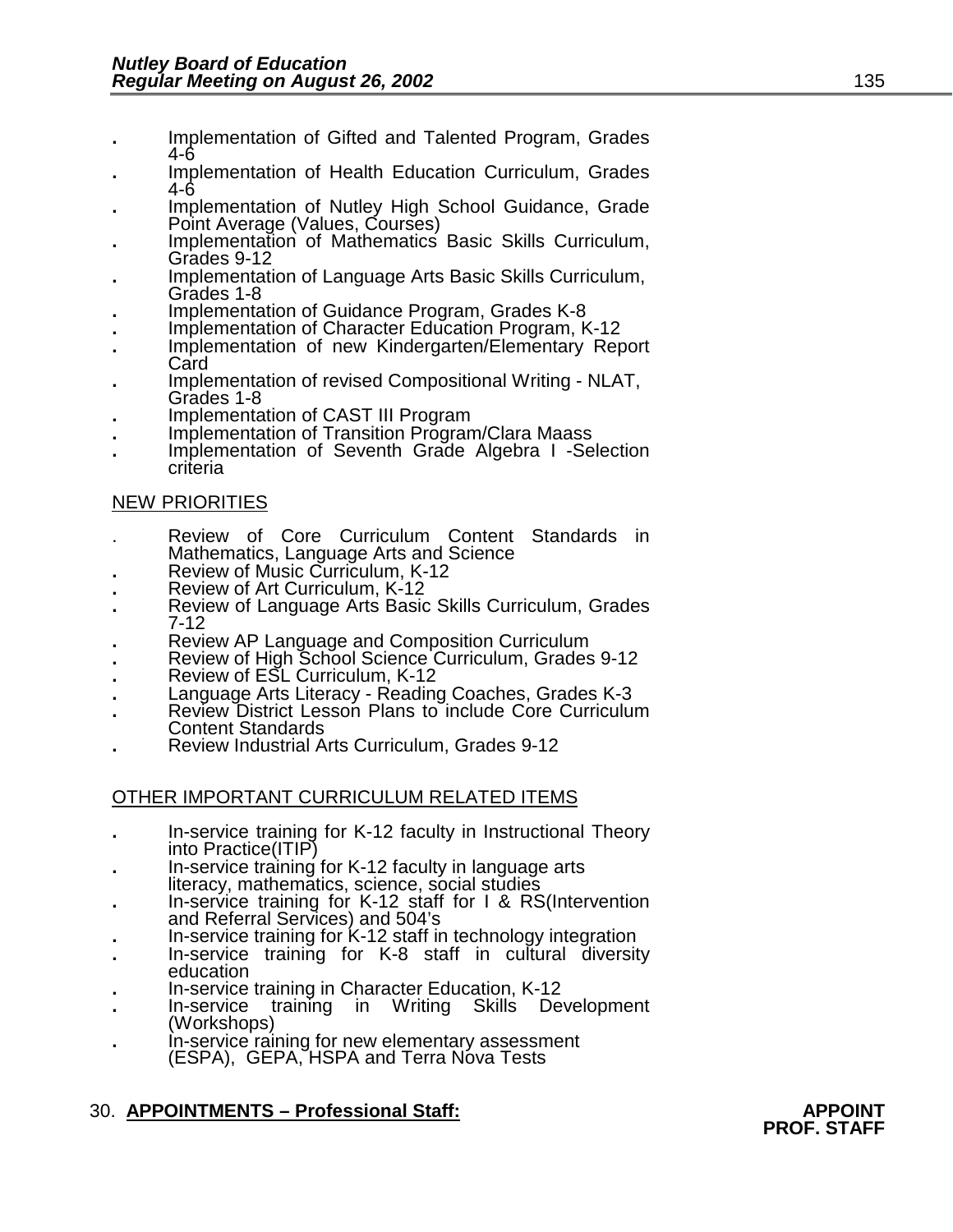Trustee Restaino moved and Trustee Genitempo seconded the following resolution:

BE IT RESOLVED that the Board of Education appoints the personnel listed below for the 2002-03 school year, effective September 1, 2002, in accordance with the 2002-03 Teachers' Salary Guide:

| <b>NAME</b>                                                                                                                   | <b>DEGREE</b>                                            | <b>STEP</b>                 | <b>SALARY</b>                                                                                                   |
|-------------------------------------------------------------------------------------------------------------------------------|----------------------------------------------------------|-----------------------------|-----------------------------------------------------------------------------------------------------------------|
| Dana Capaccio<br>*Lucille DiFabritis<br>*Antoinette Frannicola<br>Sandy Laskowicz<br>*Nicholas Norcia<br><b>Kristen Puzio</b> | B.A.<br>$M.A.+30$<br><b>B.A.</b><br>B.A.<br>B.A.<br>B.A. | 6<br>15<br>6<br>6<br>6<br>6 | \$18,878 (p/t .5)<br>60,434 (Eff. 11/1/02)<br>18,878 (p/t .5)<br>18,878 (p/t .5)<br>37,755<br>$18,878$ (p/t .5) |

\*BE IT FURTHER RESOLVED that the Board approves the application for emergent hiring as per the state criminal review procedure.

### 31. **APPOINTMENTS – Permanent Unassigned Substitutes PERM UNASSIGNED SUBSTITUTE**

# **APPOINT**

Trustee Restaino moved and Trustee Genitempo seconded the following resolution:

BE IT RESOLVED that the Board of Education approves the appointments of the following permanent unassigned substitutes for the 2002-03 school year at the rate of \$78 per day and fringe benefits which include State Health Benefits and dental plans:

 Suzanne Baker Laura Bomberger Louis Branco Dana D'Ambola Robin DeLorenzo Emanuela (Amy) Fierro Nicole Fredricks \*Patrick Gabriele, Jr. Johanna Hungler Pamela Maggiano Denise Mazza Michael McQuade Lawrence Mitschow \*Lynn Sorrentino Lisa Vallo

BE IT FURTHER RESOLVED that these candidates met the district's requirements for the permanent unassigned substitute position which is the possession of a County Substitute certificate.

BE IT FURTHER RESOLVED that the Board approves the application for emergent hiring as per the sate criminal review procedure.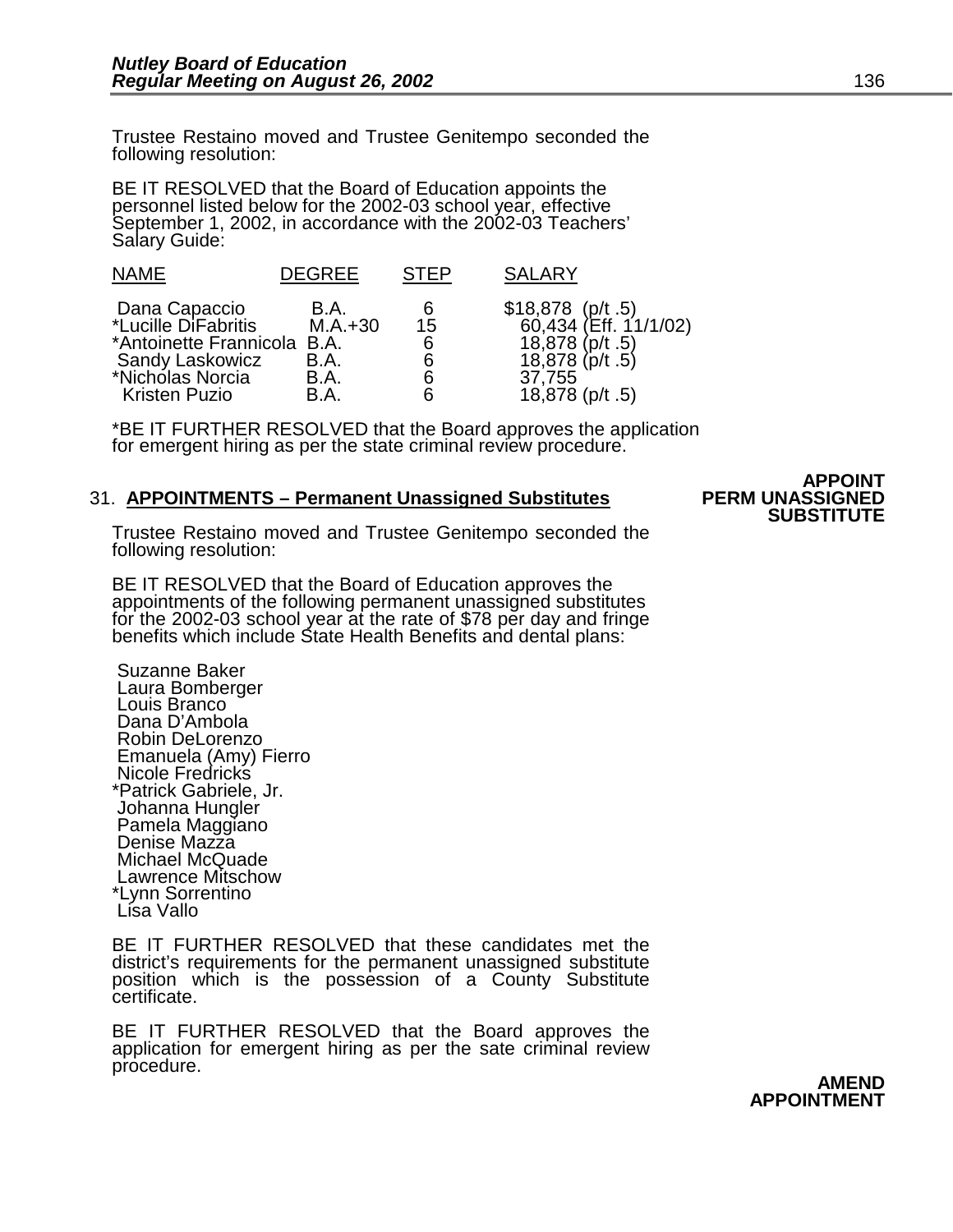### 32. AMENDING APPOINTMENT - Professional Staff **PROF. STAFF**

Trustee Restaino moved and Trustee Genitempo seconded the following resolution:

BE IT RESOLVED that the Board of Education amend the resolution, approved at the June 25, 2002 Board Meeting, of Mrs. Lisa Luberto to reflect a change in salary to \$24,541, B.A.-6, (p/t .65).

### 33. **APPROVAL OF PROBATIONARY BUS DRIVER BUS DRIVER**

Trustee Restaino moved and Trustee Genitempo seconded the following resolution:

BE IT RESOLVED that the Board of Education approves the appointment of Ramona Lehansky as probationary bus driver for the 90-day probationary period from September 1, 2002 to November 30, 2002 at the hourly rate on the existing salary guide.

### 34. **APPOINTMENTS – Athletic: COACHES**

Trustee Restaino moved and Trustee Genitempo seconded the following resolution: BE IT RESOLVED that the Board of Education approves the following athletic appointments for the 2002-03 school year at the steps as indicated in accordance with the 2002- 03 Athletic Salary Guide:

| <b>Sport</b>                                     | Name                                            | <b>Step</b>    | <b>Salary</b>    |
|--------------------------------------------------|-------------------------------------------------|----------------|------------------|
| <b>FOOTBALL</b>                                  |                                                 |                |                  |
| <b>Assistant Coach</b><br><b>Assistant Coach</b> | <b>Christopher Chern</b><br>Michael Christadore | $\overline{2}$ | \$4,816<br>5,038 |
| <b>GIRLS SOCCER</b>                              |                                                 |                |                  |
| <b>Assistant Coach</b><br><b>Assistant Coach</b> | <b>David Caithness</b><br>Sarah Clarke          | 1<br>1         | 4,062<br>4,062   |
| <b>BOYS SOCCER</b><br><b>Assistant Coach</b>     | <b>Patrick Gabriele</b>                         | 1              | 4,062            |
| <b>TWIRLER/COLOR GUARD</b><br><b>Head Coach</b>  | Aurilla Emerson                                 | 1              | 2,730            |
| <b>BAND PROGRAM</b><br><b>Drill Instructor</b>   | Randy Zellea                                    |                | 1,200            |

# **APPROVE PROBATIONARY**

## **APPOINT**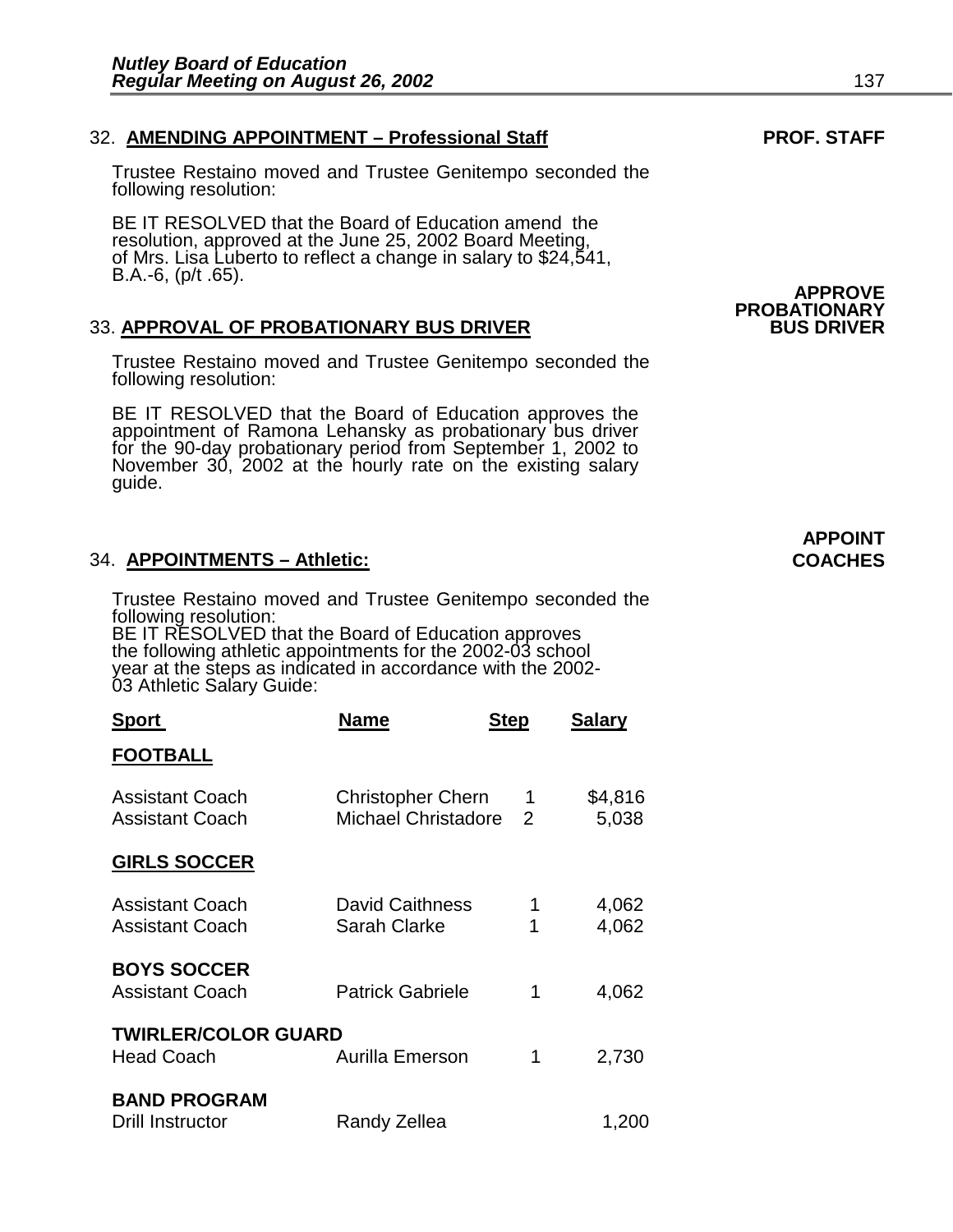| Percussion Instructor          | <b>Christopher Conner</b> | 900 |
|--------------------------------|---------------------------|-----|
| <b>Winter Guard Instructor</b> | Aurilla Emerson           | 783 |

#### 35. **APPROVAL OF EDUCATIONAL SPECIFICATIONS AND ED SPECS FOR SCHEMATICS FOR FACILITY IMPOVEMENT PLANS**

Trustee Restaino moved and Trustee Genitempo seconded the following resolution:

BE IT RESOLVED BY THE BOARD OF EDUCATION OF THE TOWNSHIP OF NUTLEY IN THE COUNTY OF ESSEX, NEW JERSEY AS FOLLOWS:

1. DCM Architecture Inc., the school district's appointed architect for the proposed capital program, is hereby authorized and delegated the responsibility in accordance with N.J.S.A. 18A:18-16 to prepare plans and specifications for the proposed capital program in consultation with and under the supervision of the Business Administrator/Board Secretary, who is hereby delegated the responsibility to work with the architect for this purpose on behalf of the Board. İ

2. The educational plans and the schematic plans for the construction of the improvements to the district's school facilities (the "Project") are hereby approved in substantially the form submitted at this meeting with such changes as directed by this Board of Education and prepared under the supervision of the Business Administrator/Board Secretary.

3. The Board President, the Superintendent of Schools, the Business Administrator/Board Secretary, the Project Architect, Bond Counsel and other appropriate representatives of the Board are authorized to submit the educational plans and the schematic plans for the Project to the State Department of Education for approval and to make application to the Commissioner of Education for approval of the educational plans, the schematic plans and the Project and for any necessary amendment to the Long Range Facilities Plan in accordance with the requirements of the Educational Facilities Construction and Financing Act, P.L. 2000, Ch. 72, effective July 18, 2001 (the "Act").

4. This Board of Education hereby determines to hold a special election on December 10, 2002 between the hours of 2:00 p.m. and 9:00 p.m. as permitted and required by law in order to vote on one or more school bond proposals, subject to approval of the Project by the Department of Education. The form of the proposals, consistent with the approval of the Department of Education, will be adopted by this Board of Education at a subsequent meeting.

5. The Board President, the Superintendent of Schools, the School Business Administrator/Board Secretary, the Project Architect, Bond Counsel and other appropriate representatives of the Board are hereby authorized to take all steps necessary to implement this resolution. The Business Administrator/Board

# **APPROVE**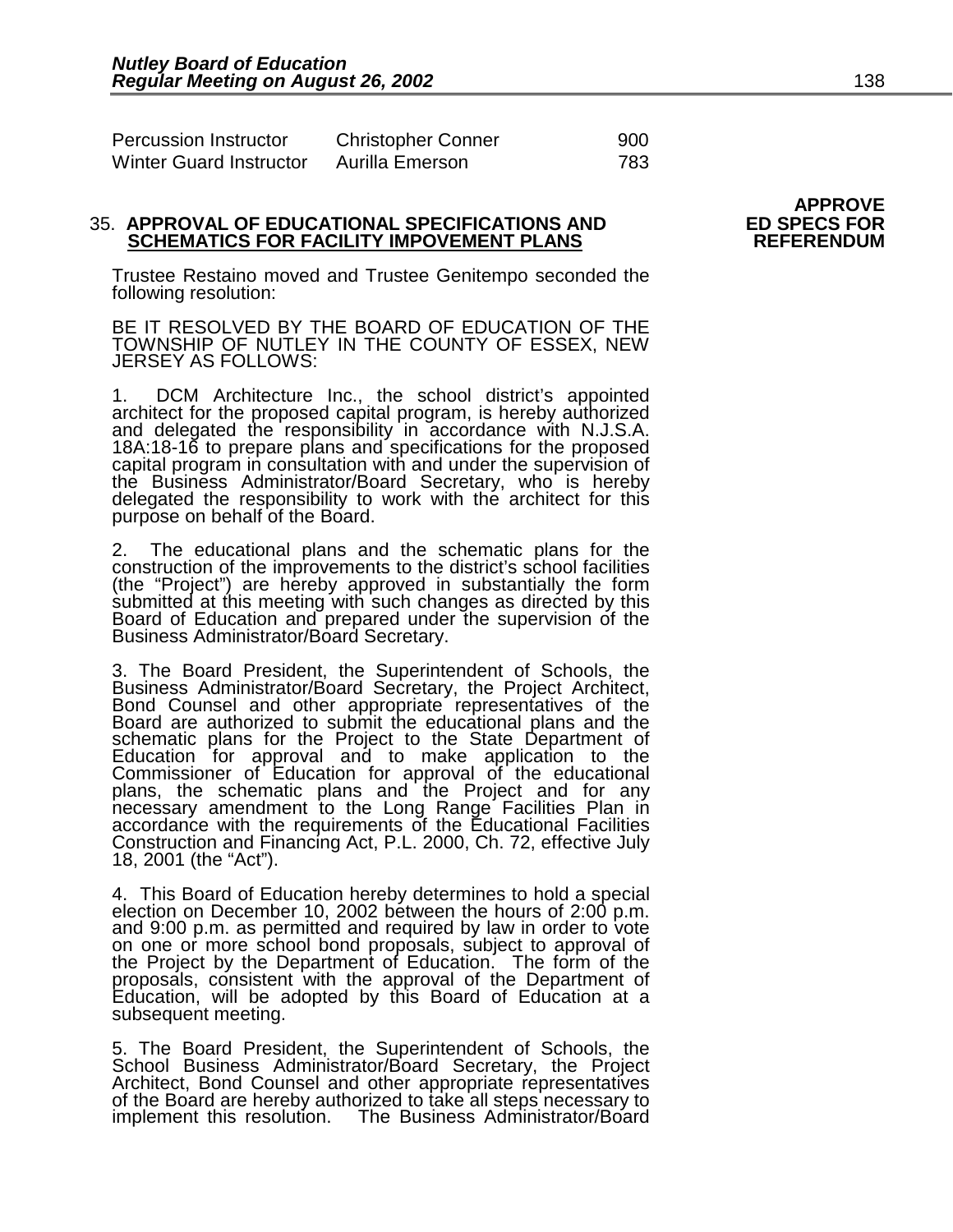Secretary is further authorized and directed to request the County Clerk, the County Board of Elections, the County Superintendent of Elections and the Municipal Clerk to conduct the special election, and the Business Administrator/Board Secretary is authorized to act on behalf of the Board to make such determinations required of the Board for the conduct of the election.

### **BOARD SECRETARY'S RESOLUTIONS SECRETARY'S**

The following eleven resolutions recommended by the Board Secretary were unanimously approved by roll call vote.

### 1. **BILLS AND MANDATORY PAYMENTS PAYMENTS**

Trustee Casale moved and Trustee Restaino seconded the following resolution:

BE IT RESOLVED that the Board of Education approves the payment of bills and mandatory payments in the total amount of \$1,303,347.73 (Appendix A).

#### 2. **REQUESTS FOR USE OF SCHOOL BUILDINGS AND USE OF BLDGS B GROUNDS** AND GROUNDS AND GROUNDS AND GROUNDS

Trustee Casale moved and Trustee Restaino seconded the following resolution:

BE IT RESOLVED that the Board of Education approves the requests for the use of school buildings and grounds (Appendix B), that conform to the rules and regulations set by the Board of Education.

### 3. **TRANSFER SCHEDULE TRANSFER C SCHEDULE**

Trustee Casale moved and Trustee Restaino seconded the following resolution:

BE IT RESOLVED that the Board of Education approves, in compliance with N.J.A.C. 9:20-2, the transfers in the 2002-03 budget per Transfer Schedule #1 dated August 26, 2002 in the amount of \$61,860 as appended (Appendix C).

### 4. **TRANSPORTATION CONTRACT TRANS. CONTRACT**

Trustee Casale moved and Trustee Restaino seconded the following resolution:

BE IT RESOLVED that the Board of Education approves a transportation contract, #1PAR, with a parent to provide transportation for one special education student from Nutley to the Bleshman School, Rockleigh, NJ effective September 2,

 **BOARD RESOLUTIONS** 

**BILLS & MANDATORY A**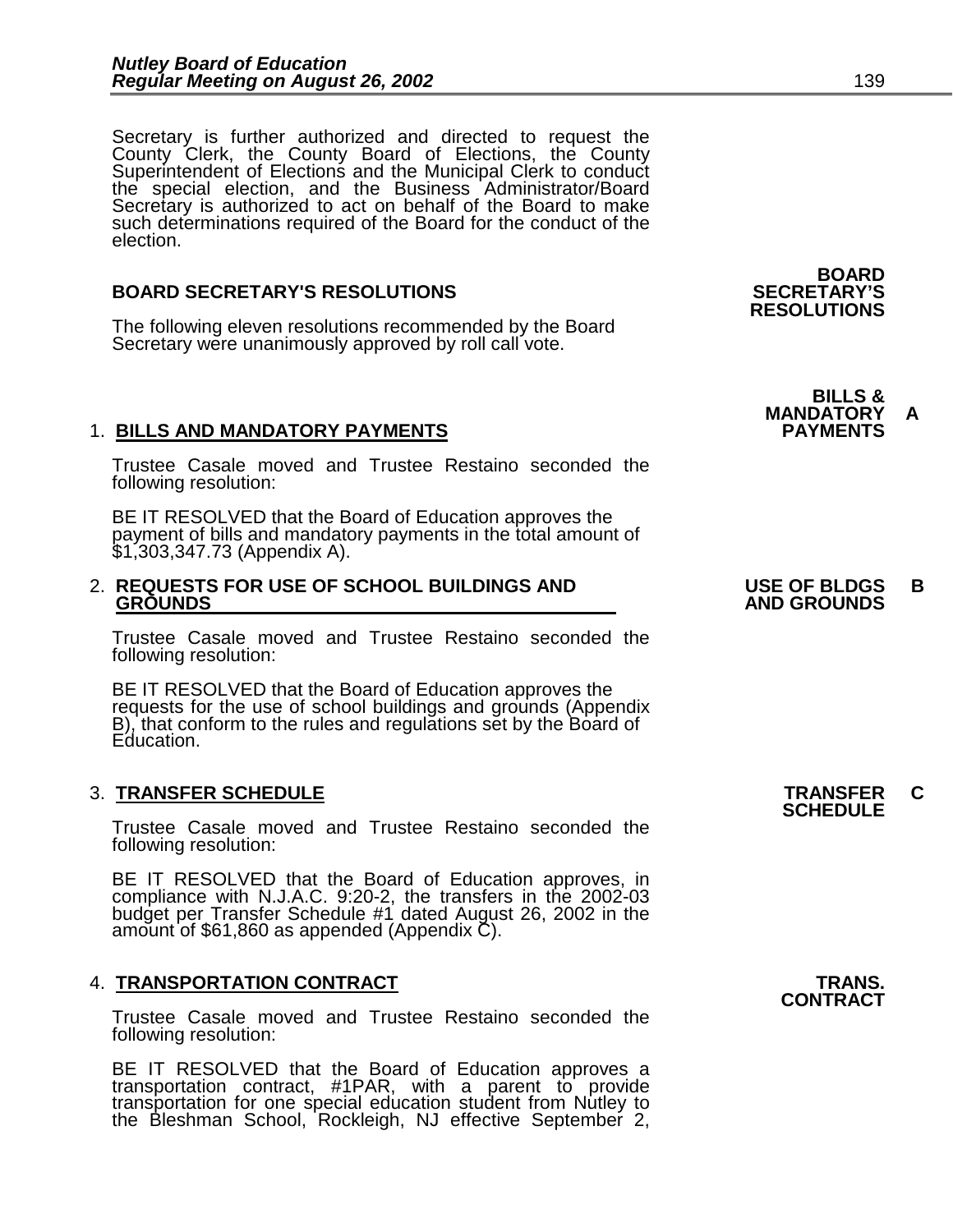2002 through December 31, 2002 at a per diem cost of \$50 and the Bleshman School, Paramus, NJ effective January 1, 2003 through June 30, 2003 at a per diem cost of \$27.

### 5. **TRANSPORTATION CONTRACT TRANS. CONTRACT**

Trustee Casale moved and Trustee Restaino seconded the following resolution:

BE IT RESOLVED that the Board of Education approves a transportation contract, #2PAR, with a parent to provide transportation for one special education student from Nutley to the Douglas Developmental Disability Center, New Brunswick, NJ effective September 1, 2002 through June 30, 2003 at a per diem cost of \$52.

### 6. **JOINT TRANSPORTATION AGREEMENT - Belleville AGREEMENT AGREEMENT**<br>Board of Education **BELLEVILLE Board of Education BELLEVILLE BOE**

Trustee Casale moved and Trustee Restaino seconded the following resolution:

BE IT RESOLVED that the Board of Education approves the following Joint Transportation Agreement with the Belleville Board of Education to provide transportation for special education students from Belleville to the following schools, effective September 1, 2002 through June 30, 2003.

| RT# | # OF<br><b>STUDENTS</b> | <b>SCHOOL</b>                               | <b>COST PER DIEM</b><br><b>PER CHILD</b> |
|-----|-------------------------|---------------------------------------------|------------------------------------------|
| 12  |                         | <b>ECLC</b><br>Chatham                      | \$53                                     |
| 15  |                         | V. Sawtelle<br>Learning Center<br>Montclair | \$20                                     |

An additional charge of \$10 per diem will be added for each additional student on an established route.

### 7. **JOINT TRANSPORTATION AGREEMENT - Bloomfield AGREEMENT**<br>Board of Education BLOOMFIELD  **Board of Education BLOOMFIELD BOE**

Trustee Restaino moved and Trustee Parisi seconded the following resolution:

**JOINT TRANS.**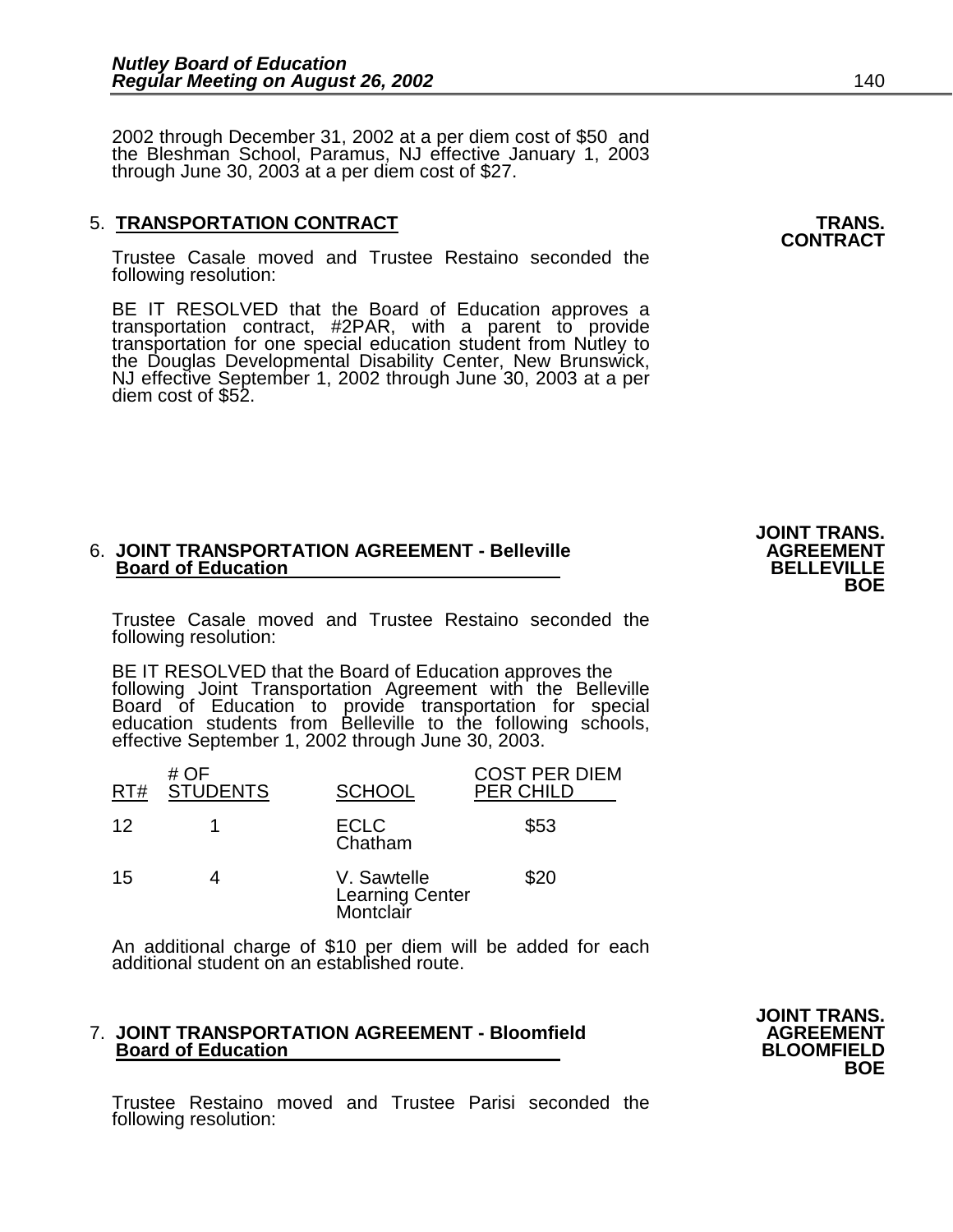BE IT RESOLVED that the Board of Education approves the following Joint Transportation Agreement with the Bloomfield Board of Education to provide transportation for special education students from Bloomfield to the following schools, effective September 1, 2002 through June 30, 2003. (Subject to approval of the County Superintendent of Schools.)

| RT# | # $OF$<br><b>STUDENTS</b> | <b>SCHOOL</b>                         | COST PER DIEM<br><b>PER CHILD</b> |
|-----|---------------------------|---------------------------------------|-----------------------------------|
| 9   |                           | <b>Children's Institute</b><br>Verona | \$20                              |
| 13  | 2                         | Allegro School<br>Cedar Knolls        | \$66                              |
| 14  |                           | <b>Midland School</b><br>North Branch | \$110                             |

An additional charge of \$10 per diem will be added for each additional student on an established route.

### 8. **JOINT TRANSPORTATION AGREEMENT - East Newark 6. JOINT TRANSPORTATION AGREEMENT**<br>EAST NEWARK **Board of Education Example 20 EXST NEWARK**<br>BOE **BOE**

Trustee Restaino moved and Trustee Parisi seconded the following resolution:

BE IT RESOLVED that the Board of Education approves a Joint Transportation Agreement with the East Newark Board of Education to provide transportation for one special education student from East Newark to Spring Garden School, Nutley, NJ on Nutley bus route #1, effective September 1, 2002 through June 30, 2003 at a per diem cost of \$59.

An additional charge of \$10 per diem will be added for each additional student on an established route.

### 9. **JOINT TRANSPORTATION AGREEMENT - Belleville AGREEMENT Board of Education BELLEVILLE BOE**

Trustee Restaino moved and Trustee Parisi seconded the following resolution:

BE IT RESOLVED that the Board of Education approves the following Joint Transportation Agreement with the Belleville Board of Education to provide transportation for special education students from Nutley to V. Sawtelle Learning Center effective July 5, 2002 through July 31, 2002 at a per diem cost of \$20.

**JOINT TRANS.** 

10. **PETTY CASH FUNDS CASH FUNDS** 

**JOINT TRANS.**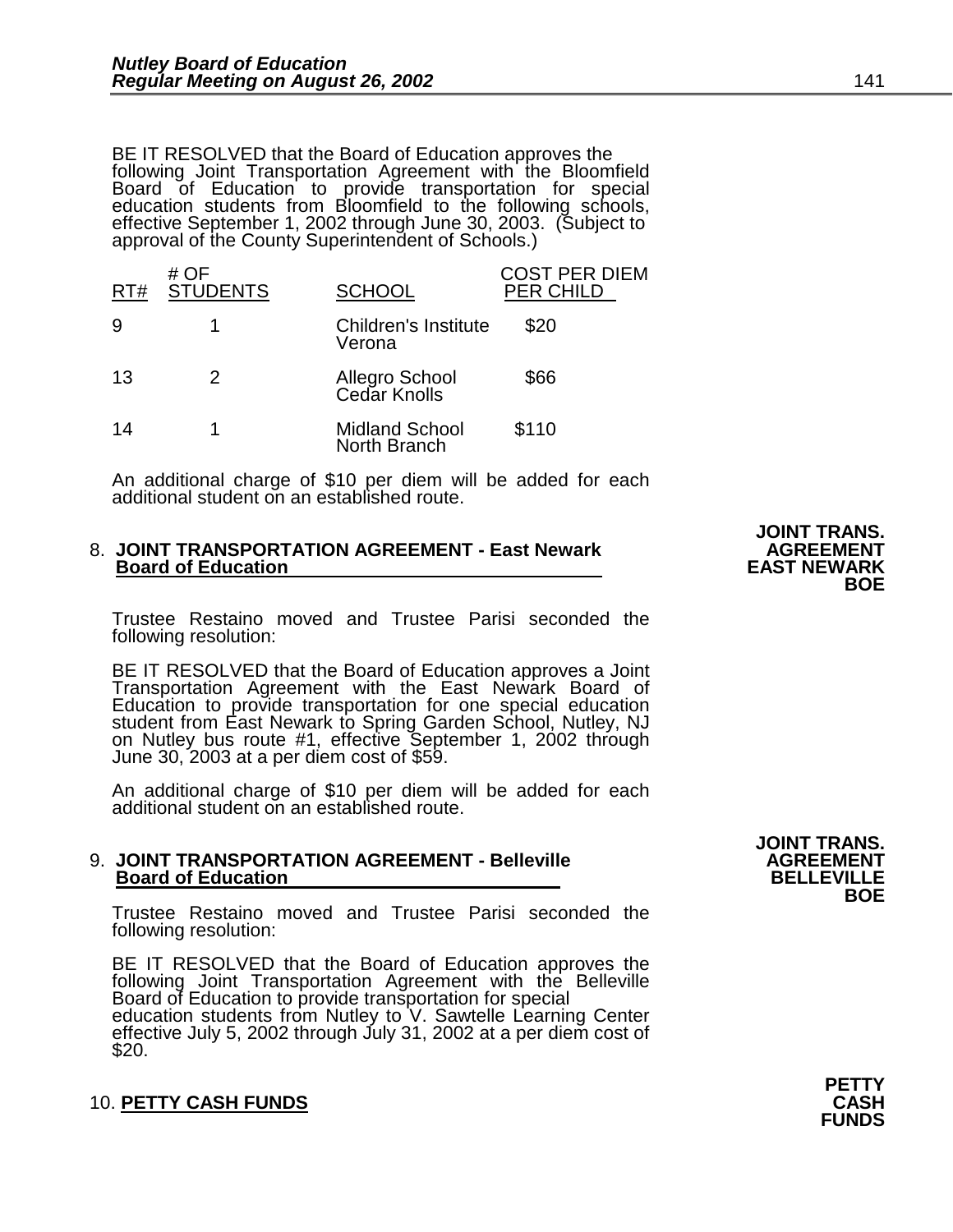Trustee Restaino moved and Trustee Parisi seconded the following resolution:

WHEREAS, pursuant to NJAC 6:20-2.8 and Policy #615 (6620), a Board of Education may establish petty cash funds,

NOW, THEREFORE, BE IT RESOLVED that the Board of Education approves the following petty cash funds for schools to be established in the amounts listed:

| <b>High School</b>      | (Joseph Zarra, Custodian)                          | \$500 |
|-------------------------|----------------------------------------------------|-------|
| <b>Franklin School</b>  | (John Calicchio, Custodian)                        | 400   |
| Lincoln School          | (Cynthia Healy, Custodian)                         | 300   |
| <b>Radcliffe School</b> | (Mariana Francioso, Custodian)                     | 300   |
|                         | Spring Garden School (Rosemary Clerico, Custodian) | 300   |
|                         | Washington School (Douglas Jones, Custodian)       | 300   |
| <b>Yantacaw School</b>  | (MaryLou Dowse, Custodian)                         | 300   |

BE IT FURTHER RESOLVED that the Board of Education approves the additional district-wide petty cash accounts to be established as follows:

Board of Education (James Mallen, Custodian) \$500

Pupil Transportation (LuAnn Calicchio, Custodian) 400 **Services** 

Special Services (Barbara Hirsch, Custodian) 300

Technology Coordinator (Robert Presuto, Custodian) 300

and

BE IT YET FURTHER RESOLVED that the Board of Education approves the maximum expenditure for petty cash funds to be set at \$40 and that the individual petty cash funds be replenished by submitting a properly completed voucher to the Board of Education as necessary.

### 11. **DESIGNATION OF ACCOUNT SIGNATORIES ACCOUNT SIGNATORIES**

Trustee Restaino moved and Trustee Parisi seconded the following resolution:

BE IT RESOLVED that the official signatories for the following checking accounts at Valley National Bank be designated as follows:

# **DESIGNATION**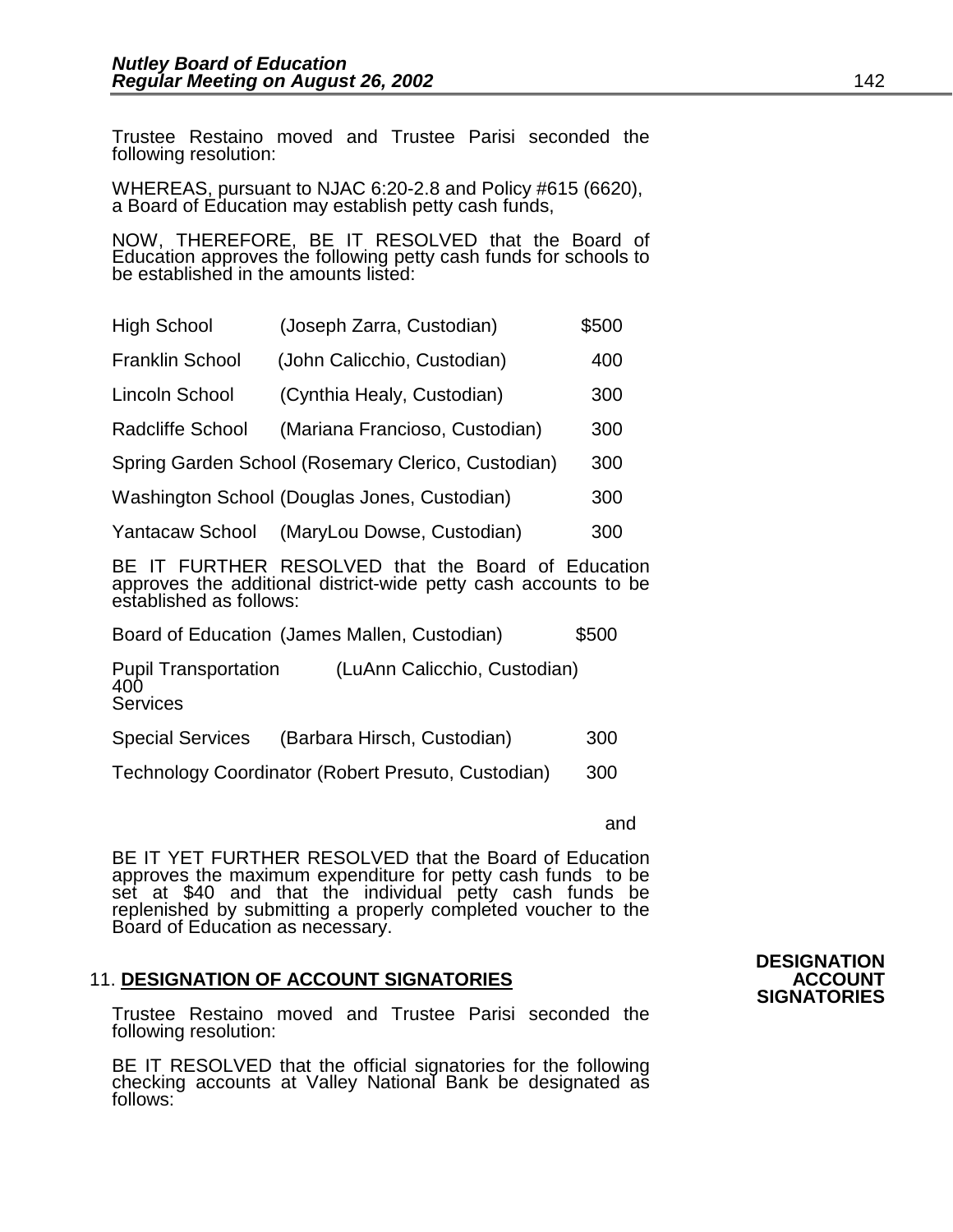Lincoln School:

| Cynthia A. Healy<br>and | Principal |
|-------------------------|-----------|
| Donna Bolcato           | Secretary |

Washington School:

 Douglas T. Jones Principal and and state and state and state and state and state and state and state and state and state and state and sta Geralynn Dwyer Secretary

### **HEARING OF CITIZENS CITIZENS**

Resident Charles Tedesco expressed concerns about the possibility of moving the parking of school buses behind the Franklin Middle School.

Resident Sera Schuster also expressed concerns about the location of parking for school buses.

Resident Maria Russo questioned how the budget will be presented to the trustees and public, which will include costs for crossing guards and police at school-related functions.

Resident Sera Schuster asked about the possibility of televising future Board meetings.

President Cafone and Board Secretary Mallen responded where appropriate. Hearing no further comments, President Cafone closed this portion of the meeting.

### **OLD BUSINESS OLD BUSINESS**

Trustee Casale briefly discussed the possibility for the videotaping and televising of Regular Board Meetings.

### **NEW BUSINESS NEW BUSINESS**

None

### **ADJOURNMENT ADJOURN**

There being no further business, the meeting was adjourned at 8:52 PM on a motion by Trustee Casale, seconded by Trustee Parisi and unanimously approved by voice vote.

**HEARING OF**